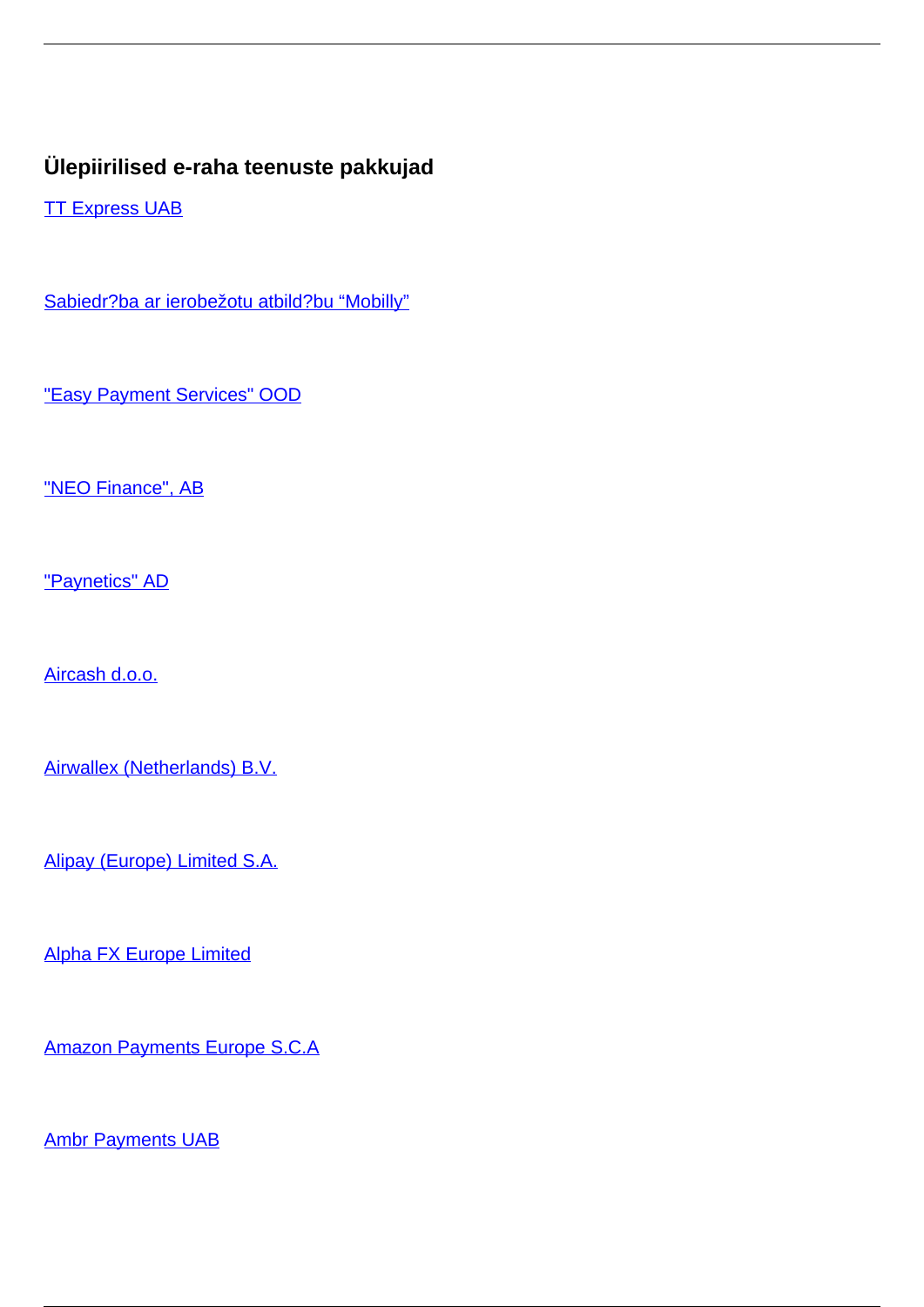[Bebawa, UAB](/et/makseteenused/makseteenused/e-raha-asutused/ulepiirilised-e-raha-teenuste-pakkujad/bebawa-uab)

[Bitpanda Payments GmbH](/et/makseteenused/makseteenused/e-raha-asutused/ulepiirilised-e-raha-teenuste-pakkujad/bitpanda-payments-gmbh)

[Bnext Electronic Issuer EDE, S.L.](/et/makseteenused/makseteenused/e-raha-asutused/ulepiirilised-e-raha-teenuste-pakkujad/bnext-electronic-issuer-ede-sl)

**[BnkPro Europe Ltd](/et/makseteenused/makseteenused/e-raha-asutused/ulepiirilised-e-raha-teenuste-pakkujad/bnkpro-europe-ltd)** 

[Booking Holdings Financial Services International Limited](/et/makseteenused/makseteenused/e-raha-asutused/ulepiirilised-e-raha-teenuste-pakkujad/booking-holdings-financial-services-international-limited)

[Capital Financial Services S.A.](/et/makseteenused/makseteenused/e-raha-asutused/ulepiirilised-e-raha-teenuste-pakkujad/capital-financial-services-sa)

**[Cardpay Limited](/et/makseteenused/makseteenused/e-raha-asutused/ulepiirilised-e-raha-teenuste-pakkujad/cardpay-limited)** 

[CBI Money UAB](/et/makseteenused/makseteenused/e-raha-asutused/ulepiirilised-e-raha-teenuste-pakkujad/cbi-money-uab)

**[CentralPay](/et/makseteenused/makseteenused/e-raha-asutused/ulepiirilised-e-raha-teenuste-pakkujad/centralpay)** 

[Checkout SAS](/et/makseteenused/makseteenused/e-raha-asutused/ulepiirilised-e-raha-teenuste-pakkujad/checkout-sas)

[CNOVA PAY](/et/makseteenused/makseteenused/e-raha-asutused/ulepiirilised-e-raha-teenuste-pakkujad/cnova-pay)

[Corporate Services UAB](/et/makseteenused/makseteenused/e-raha-asutused/ulepiirilised-e-raha-teenuste-pakkujad/corporate-services-uab)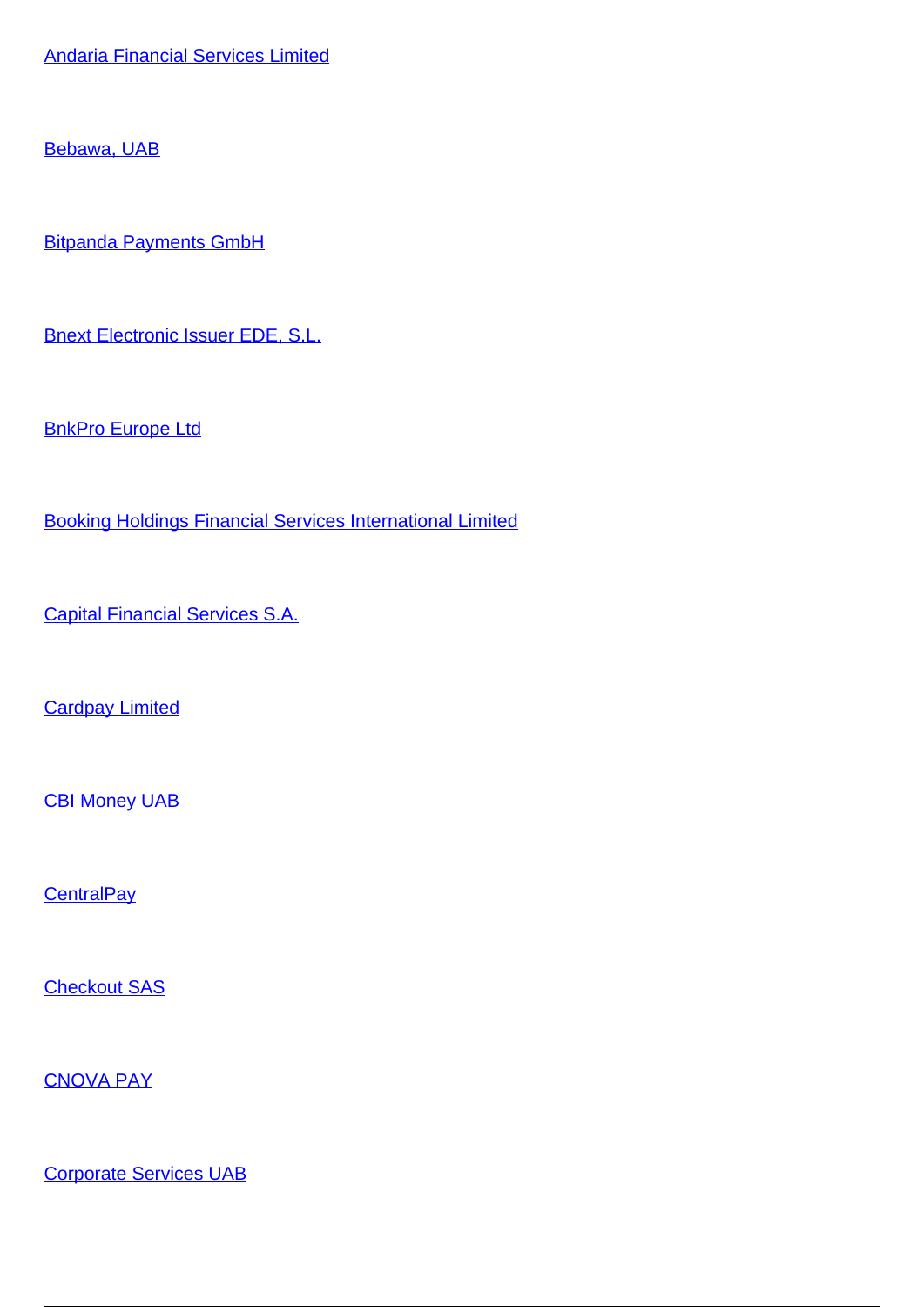## [CSC EUROPE LIMITED](/et/makseteenused/makseteenused/e-raha-asutused/ulepiirilised-e-raha-teenuste-pakkujad/csc-europe-limited)

[Currencycloud BV](/et/makseteenused/makseteenused/e-raha-asutused/ulepiirilised-e-raha-teenuste-pakkujad/currencycloud-bv)

[Curve Europe, UAB](/et/makseteenused/makseteenused/e-raha-asutused/ulepiirilised-e-raha-teenuste-pakkujad/curve-europe-uab)

[Demivolt, UAB](/et/makseteenused/makseteenused/e-raha-asutused/ulepiirilised-e-raha-teenuste-pakkujad/demivolt-uab)

[DiPocket UAB](/et/makseteenused/makseteenused/e-raha-asutused/ulepiirilised-e-raha-teenuste-pakkujad/dipocket-uab)

[DLocal Limited](/et/makseteenused/makseteenused/e-raha-asutused/ulepiirilised-e-raha-teenuste-pakkujad/dlocal-limited)

[Dock Financial S.A.](/et/makseteenused/makseteenused/e-raha-asutused/ulepiirilised-e-raha-teenuste-pakkujad/dock-financial-sa)

**[E4F Money UAB](/et/makseteenused/makseteenused/e-raha-asutused/ulepiirilised-e-raha-teenuste-pakkujad/e4f-money-uab)** 

[EcommBX Limited](/et/makseteenused/makseteenused/e-raha-asutused/ulepiirilised-e-raha-teenuste-pakkujad/ecommbx-limited)

[Em@ney plc](/et/makseteenused/makseteenused/e-raha-asutused/ulepiirilised-e-raha-teenuste-pakkujad/emney-plc)

**[EMP Systems Ltd](/et/makseteenused/makseteenused/e-raha-asutused/ulepiirilised-e-raha-teenuste-pakkujad/emp-systems-ltd)** 

[EPMAP LIMITED](/et/makseteenused/makseteenused/e-raha-asutused/ulepiirilised-e-raha-teenuste-pakkujad/epmap-limited)

[Espos Norge AS](/et/makseteenused/makseteenused/e-raha-asutused/ulepiirilised-e-raha-teenuste-pakkujad/espos-norge)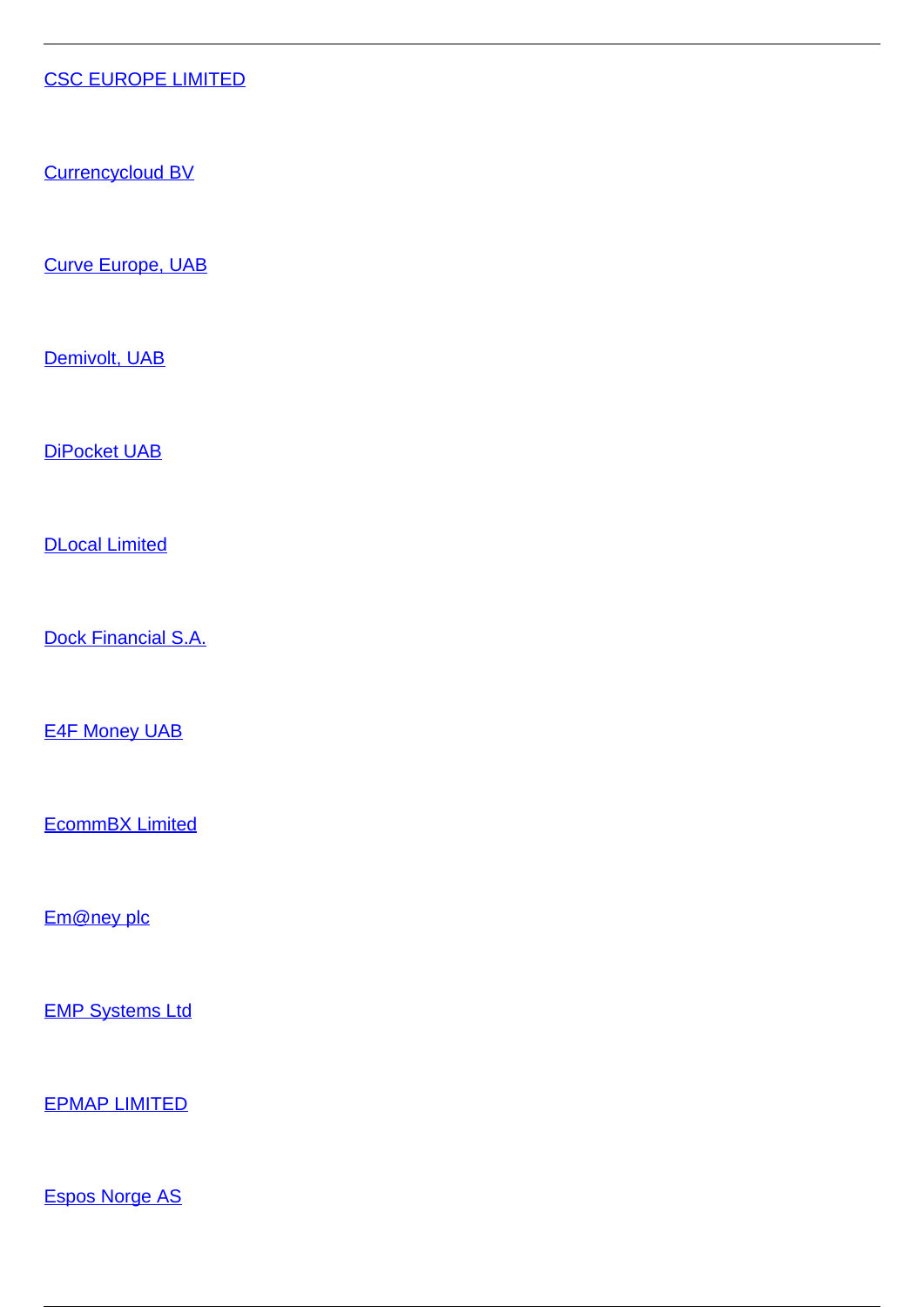[eToro Money Malta Limited](/et/makseteenused/makseteenused/e-raha-asutused/ulepiirilised-e-raha-teenuste-pakkujad/etoro-money-malta-limited)

[Facebook Payments International Limited](/et/makseteenused/makseteenused/e-raha-asutused/ulepiirilised-e-raha-teenuste-pakkujad/facebook-payments-international-limited)

[Finance Incorporated Ltd](/et/makseteenused/makseteenused/e-raha-asutused/ulepiirilised-e-raha-teenuste-pakkujad/finance-incorporated-ltd)

[Financial House Limited](/et/makseteenused/makseteenused/e-raha-asutused/ulepiirilised-e-raha-teenuste-pakkujad/financial-house-limited) 

[Finci, UAB](/et/makseteenused/makseteenused/e-raha-asutused/ulepiirilised-e-raha-teenuste-pakkujad/finci-uab)

[FINXP Limited](/et/makseteenused/makseteenused/e-raha-asutused/ulepiirilised-e-raha-teenuste-pakkujad/finxp-limited)

[First Data GmbH](/et/makseteenused/makseteenused/e-raha-asutused/ulepiirilised-e-raha-teenuste-pakkujad/first-data-gmbh)

[Foris MT Limited](/et/makseteenused/makseteenused/e-raha-asutused/ulepiirilised-e-raha-teenuste-pakkujad/foris-mt-limited)

[Foxpay, UAB](/et/makseteenused/makseteenused/e-raha-asutused/ulepiirilised-e-raha-teenuste-pakkujad/foxpay-uab)

[Gemini Payments Limited](/et/makseteenused/makseteenused/e-raha-asutused/ulepiirilised-e-raha-teenuste-pakkujad/gemini-payments-limited)

[GlobalNetint, UAB](/et/makseteenused/makseteenused/e-raha-asutused/ulepiirilised-e-raha-teenuste-pakkujad/globalnetint-uab)

[Google Payment Lithuania UAB](/et/makseteenused/makseteenused/e-raha-asutused/ulepiirilised-e-raha-teenuste-pakkujad/google-payment-lithuania-uab)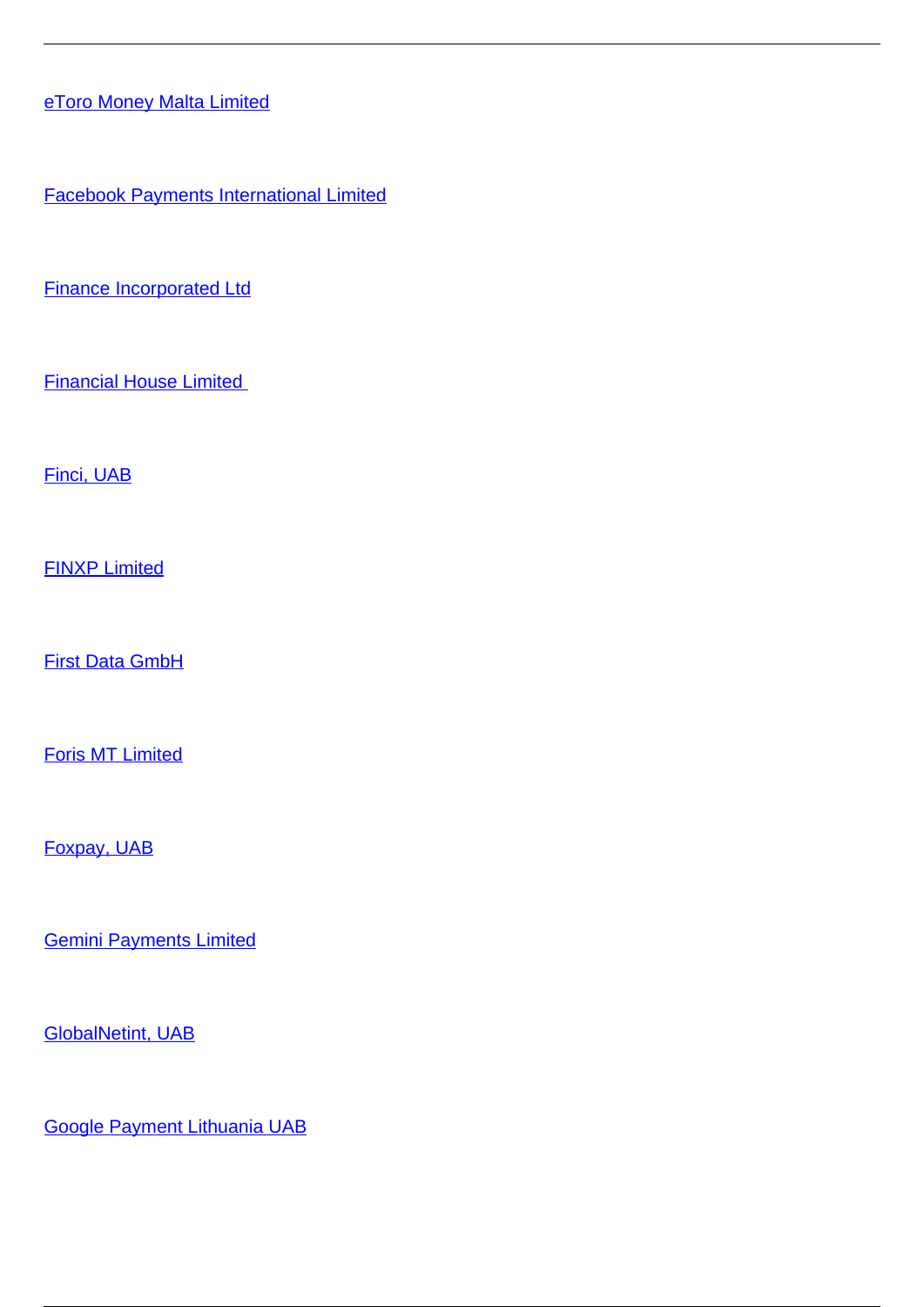[Harmoniie SAS](/et/makseteenused/makseteenused/e-raha-asutused/ulepiirilised-e-raha-teenuste-pakkujad/harmoniie-sas)

[iCard AD](/et/makseteenused/makseteenused/e-raha-asutused/ulepiirilised-e-raha-teenuste-pakkujad/icard-ad)

**[Imagor SA](/et/makseteenused/makseteenused/e-raha-asutused/ulepiirilised-e-raha-teenuste-pakkujad/imagor-sa)** 

[Intergiro Intl AB \(publ\)](/et/makseteenused/makseteenused/e-raha-asutused/ulepiirilised-e-raha-teenuste-pakkujad/intergiro-intl-ab-publ)

[International Fintech, UAB](/et/makseteenused/makseteenused/e-raha-asutused/ulepiirilised-e-raha-teenuste-pakkujad/international-fintech-uab)

**[IPS Solutions Ltd](/et/makseteenused/makseteenused/e-raha-asutused/ulepiirilised-e-raha-teenuste-pakkujad/ips-solutions-ltd)** 

[ISIGNTHIS EMONEY LTD](/et/makseteenused/makseteenused/e-raha-asutused/ulepiirilised-e-raha-teenuste-pakkujad/isignthis-emoney-ltd)

[JoomPay Europe S.A.](/et/makseteenused/makseteenused/e-raha-asutused/ulepiirilised-e-raha-teenuste-pakkujad/joompay-europe-sa)

[KogoPay UAB](/et/makseteenused/makseteenused/e-raha-asutused/ulepiirilised-e-raha-teenuste-pakkujad/kogopay-uab)

[Koronapay Europe Limited](/et/makseteenused/makseteenused/e-raha-asutused/ulepiirilised-e-raha-teenuste-pakkujad/koronapay-europe-limited)

[Mangopay S.A.](/et/makseteenused/makseteenused/e-raha-asutused/ulepiirilised-e-raha-teenuste-pakkujad/mangopay-sa)

[MARKET PAY](/et/makseteenused/makseteenused/e-raha-asutused/ulepiirilised-e-raha-teenuste-pakkujad/market-pay)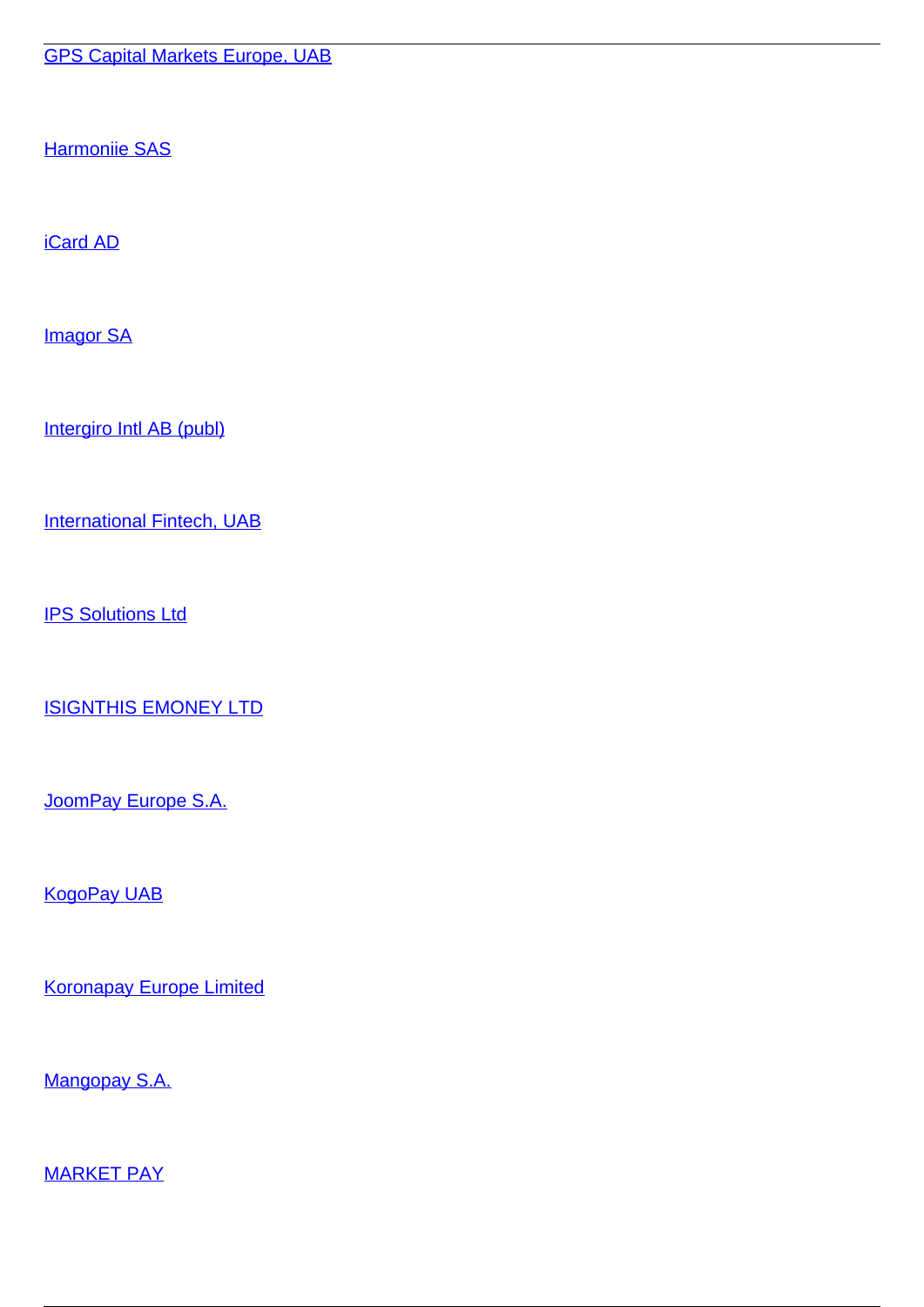[Masterpayment Financial Services Limited](/et/makseteenused/makseteenused/e-raha-asutused/ulepiirilised-e-raha-teenuste-pakkujad/masterpayment-financial-services-limited)

[MBILLS družba za izdajo elektronskega denarja in pla?ilne storitve, d. o. o.](/et/makseteenused/makseteenused/e-raha-asutused/ulepiirilised-e-raha-teenuste-pakkujad/mbills-druzba-za-izdajo-elektronskega-denarja-placilne-storitve-d-o-o)

[MGL Wallet LTD](/et/makseteenused/makseteenused/e-raha-asutused/ulepiirilised-e-raha-teenuste-pakkujad/mgl-wallet-ltd)

**[Mifinity Malta Limited](/et/makseteenused/makseteenused/e-raha-asutused/ulepiirilised-e-raha-teenuste-pakkujad/mifinity-malta-limited)** 

[Modulr Finance BV](/et/makseteenused/makseteenused/e-raha-asutused/ulepiirilised-e-raha-teenuste-pakkujad/modulr-finance-bv)

[Modulr FS Europe Limited](/et/makseteenused/makseteenused/e-raha-asutused/ulepiirilised-e-raha-teenuste-pakkujad/modulr-fs-europe-limited)

[Moneybase Limited](/et/makseteenused/makseteenused/e-raha-asutused/ulepiirilised-e-raha-teenuste-pakkujad/moneybase-limited)

[Moneycorp Technologies Limited](/et/makseteenused/makseteenused/e-raha-asutused/ulepiirilised-e-raha-teenuste-pakkujad/moneycorp-technologies-limited)

[Moneygate Solutions Ltd](/et/makseteenused/makseteenused/e-raha-asutused/ulepiirilised-e-raha-teenuste-pakkujad/moneygate-solutions-ltd)

[Narvi Payments Oy Ab](/et/makseteenused/makseteenused/e-raha-asutused/ulepiirilised-e-raha-teenuste-pakkujad/narvi-payments-oy-ab)

[Nayax Europe UAB](/et/makseteenused/makseteenused/e-raha-asutused/ulepiirilised-e-raha-teenuste-pakkujad/nayax-europe-uab)

[NETinfoPAY LTD](/et/makseteenused/makseteenused/e-raha-asutused/ulepiirilised-e-raha-teenuste-pakkujad/netinfopay-ltd)

[Nikulipe UAB](/et/makseteenused/makseteenused/e-raha-asutused/ulepiirilised-e-raha-teenuste-pakkujad/nikulipe-uab)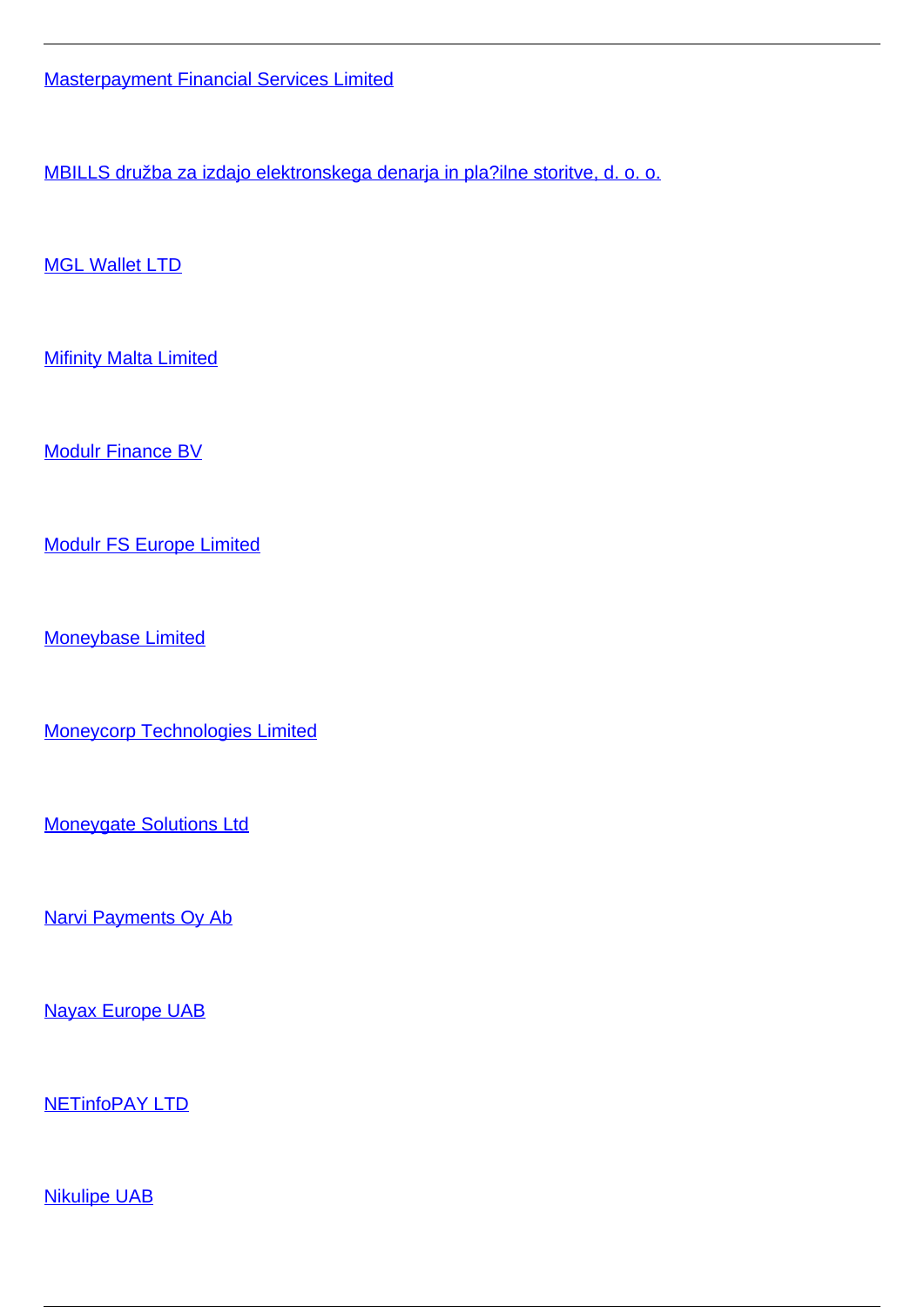**[Okeo Payments UAB](/et/makseteenused/makseteenused/e-raha-asutused/ulepiirilised-e-raha-teenuste-pakkujad/okeo-payments-uab)** 

**[Opal Transfer EU](/et/makseteenused/makseteenused/e-raha-asutused/ulepiirilised-e-raha-teenuste-pakkujad/opal-transfer-eu)** 

[OpenPayd Financial Services Malta Ltd](/et/makseteenused/makseteenused/e-raha-asutused/ulepiirilised-e-raha-teenuste-pakkujad/openpayd-financial-services-malta-ltd)

[Papaya Ltd](/et/makseteenused/makseteenused/e-raha-asutused/ulepiirilised-e-raha-teenuste-pakkujad/papaya-ltd)

[PAYMONT, UAB](/et/makseteenused/makseteenused/e-raha-asutused/ulepiirilised-e-raha-teenuste-pakkujad/paymont-uab)

[Paynt, UAB](/et/makseteenused/makseteenused/e-raha-asutused/ulepiirilised-e-raha-teenuste-pakkujad/paynt-uab)

[PAYONE GmbH](/et/makseteenused/makseteenused/e-raha-asutused/ulepiirilised-e-raha-teenuste-pakkujad/payone-gmbh)

[Payoneer \(EU\) Limited](/et/makseteenused/makseteenused/e-raha-asutused/ulepiirilised-e-raha-teenuste-pakkujad/payoneer-eu-limited)

[Paysafe Payment Solutions Limited](/et/makseteenused/makseteenused/e-raha-asutused/ulepiirilised-e-raha-teenuste-pakkujad/paysafe-payment-solutions-limited)

[PAYWISER company for electronic money issuing and payment services Ltd.](/et/makseteenused/makseteenused/e-raha-asutused/ulepiirilised-e-raha-teenuste-pakkujad/paywiser-company-electronic-money-issuing-and-payment-services-ltd)

**[PCS Transfer, UAB](/et/makseteenused/makseteenused/e-raha-asutused/ulepiirilised-e-raha-teenuste-pakkujad/pcs-transfer-uab)** 

[Pecunia Cards EDE, S.L.U.](/et/makseteenused/makseteenused/e-raha-asutused/ulepiirilised-e-raha-teenuste-pakkujad/pecunia-cards-ede-slu)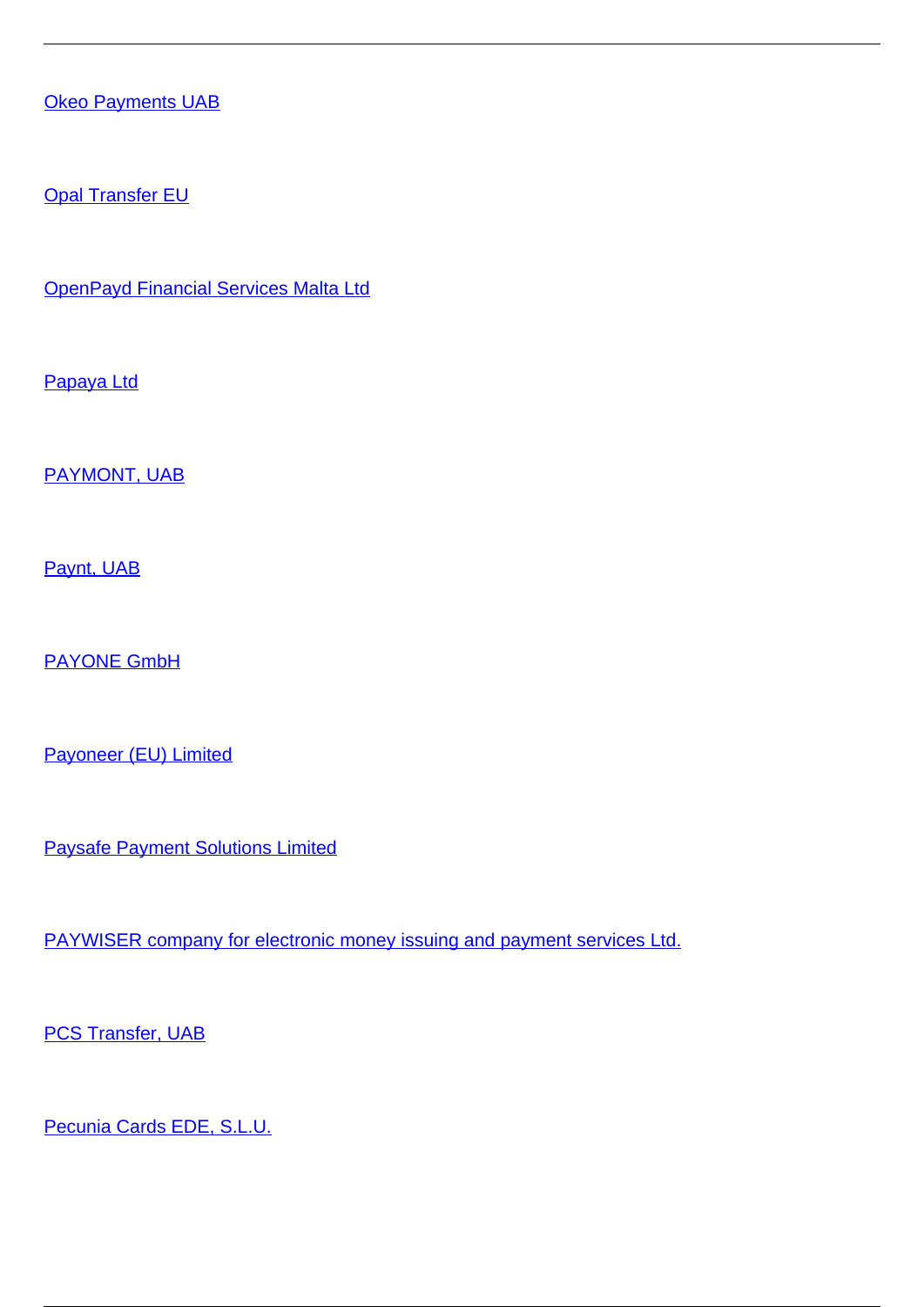[PingPong Europe S.A.](/et/makseteenused/makseteenused/e-raha-asutused/ulepiirilised-e-raha-teenuste-pakkujad/pingpong-europe-sa)

[Pleo Financial Services A/S](/et/makseteenused/makseteenused/e-raha-asutused/ulepiirilised-e-raha-teenuste-pakkujad/pleo-financial-services)

[PRIMEX PAYMENTS d.o.o.](/et/makseteenused/makseteenused/e-raha-asutused/ulepiirilised-e-raha-teenuste-pakkujad/primex-payments-doo)

[QIWI Wallet Europe, Ltd](/et/makseteenused/makseteenused/e-raha-asutused/ulepiirilised-e-raha-teenuste-pakkujad/qiwi-wallet-europe-ltd)

[Rapyd Europe hf.](/et/makseteenused/makseteenused/e-raha-asutused/ulepiirilised-e-raha-teenuste-pakkujad/rapyd-europe-hf)

[Revolut Payments UAB](/et/makseteenused/makseteenused/e-raha-asutused/ulepiirilised-e-raha-teenuste-pakkujad/revolut-payments-uab)

[Rewire EU B.V](/et/makseteenused/makseteenused/e-raha-asutused/ulepiirilised-e-raha-teenuste-pakkujad/rewire-eu-bv)

[Rezidor Loyalty Management A/S](/et/makseteenused/makseteenused/e-raha-asutused/ulepiirilised-e-raha-teenuste-pakkujad/rezidor-loyalty-management)

**[Safecharge Limited](/et/makseteenused/makseteenused/e-raha-asutused/ulepiirilised-e-raha-teenuste-pakkujad/safecharge-limited)** 

**[Safenetpay ApS](/et/makseteenused/makseteenused/e-raha-asutused/ulepiirilised-e-raha-teenuste-pakkujad/safenetpay-aps)** 

[Satispay Europe S.A.](/et/makseteenused/makseteenused/e-raha-asutused/ulepiirilised-e-raha-teenuste-pakkujad/satispay-europe-sa)

[Secure Nordic Payments, UAB](/et/makseteenused/makseteenused/e-raha-asutused/ulepiirilised-e-raha-teenuste-pakkujad/secure-nordic-payments-uab)

[Sepaga E.M.I. Limited](/et/makseteenused/makseteenused/e-raha-asutused/ulepiirilised-e-raha-teenuste-pakkujad/sepaga-emi-limited)